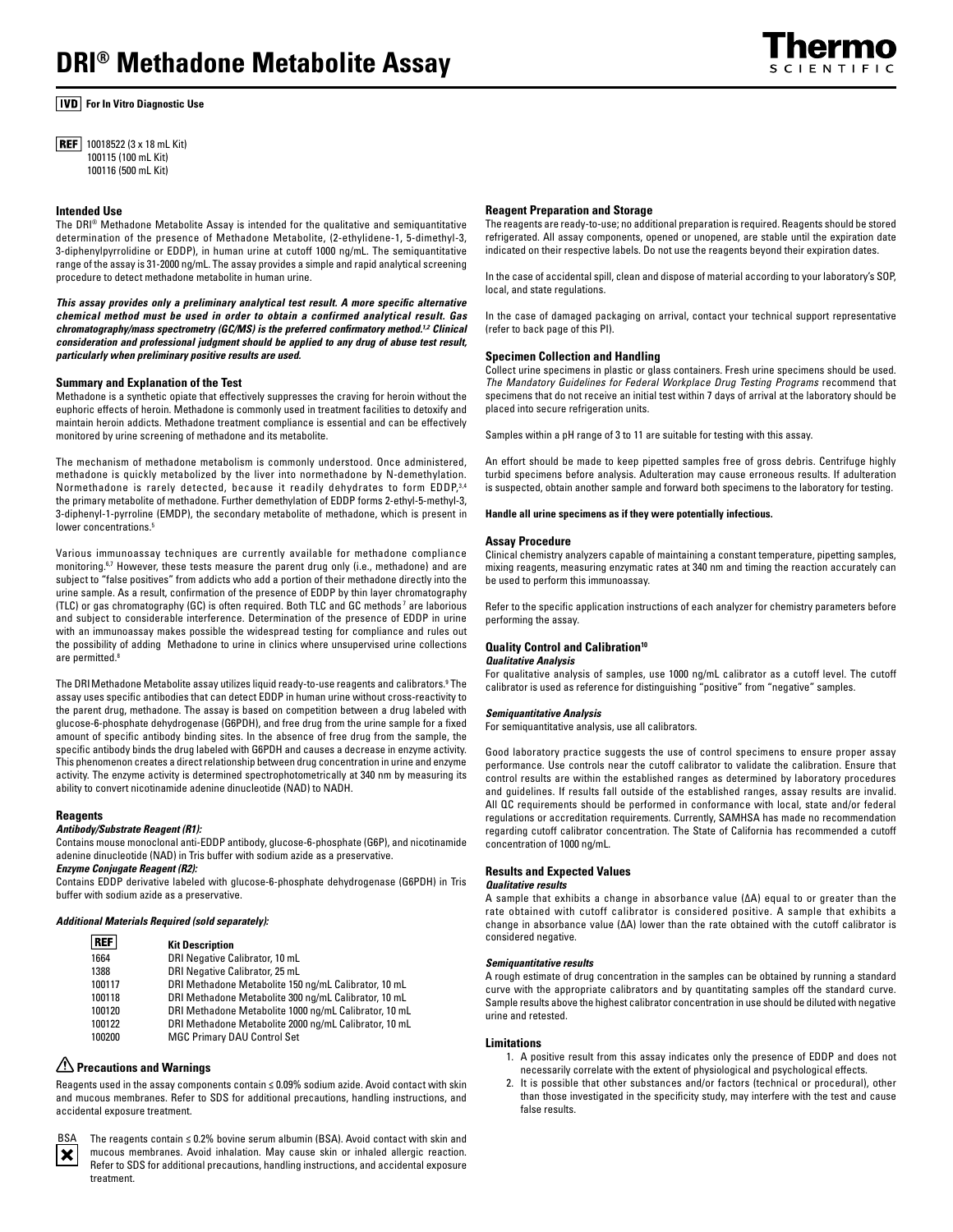## **Typical Performance Characteristics**

Performance results obtained on the Hitachi 717 analyzer are shown below.<sup>11</sup> The results obtained in your laboratory may differ from these data.

#### *Precision*

The cutoff calibrator and controls (750 and 1250 ng/mL) were tested in qualitative (mA/min) and semiquantitative (ng/mL) modes using a modified NCCLS protocol. The cutoff calibrator and controls were tested in replicates of 6 and each test was run twice per day for 10 days.

#### *Qualitative:*

| <b>Calibrator/Control</b>                        | Within-run                 |           |     | <b>Total-run</b> |     |     |
|--------------------------------------------------|----------------------------|-----------|-----|------------------|-----|-----|
| $(n=20)$                                         | $\overline{x}$<br>(mA/min) | <b>SD</b> | %CV | (mA/min)         | SD  | %CV |
| <b>Negative Control</b><br>$(750 \text{ ng/mL})$ | 426                        | 2.7       | 0.6 | 426              | 3.1 | 0.7 |
| <b>Cutoff Calibrator</b><br>$(1000 \ nq/mL)$     | 456                        | 3.1       | 0.7 | 456              | 3.2 | 0.7 |
| <b>Positive Control</b><br>(1250 ng/mL)          | 480                        | 2.7       | 0.6 | 480              | 3.1 | 0.6 |

*Semiquantitative:*

|  | <b>Calibrator/Control</b><br>$(n=20)$            | Within-run |           |     | <b>Total-run</b> |      |     |
|--|--------------------------------------------------|------------|-----------|-----|------------------|------|-----|
|  |                                                  | (mA/min)   | <b>SD</b> | %CV | (mA/min)         | SD   | %CV |
|  | <b>Negative Control</b><br>$(750 \text{ ng/mL})$ | 763        | 19.7      | 2.6 | 763              | 22.1 | 2.9 |
|  | <b>Cutoff Calibrator</b><br>$(1000 \ nq/mL)$     | 1016       | 23.6      | 2.3 | 1016             | 25.7 | 2.5 |
|  | <b>Positive Control</b><br>(1250 ng/mL)          | 1270       | 34.7      | 2.7 | 1270             | 36.8 | 2.9 |

## *Sensitivity*

Sensitivity, defined as the lowest concentration that can be differentiated from the negative urine calibrator with 95% confidence, is 31 ng/mL.

## *Accuracy*

A total of 150 clinical specimens obtained from patients receiving methadone treatment were tested using the DRI Methadone Metabolite Assay and GC/MS. Comparison of results between the two methods produced a linear regression equation of y = 0.87x - 2.3 and a correlation coefficient (r) of 0.994 were obtained. Concordance (i.e., clinical agreement between both methods identifying a specimen as positive or negative) was greater than 95% between the subject device and the GC/MS. The data are presented below:

### *Qualitative*





*Semi-quantitative*

**DRI Methadone Metabolite Assay**



GC/MS results indicate that these samples contain1014-1208 ng/mL EDDP (i.e., the concentrations are approximately at the designated cutoff).

† GC/MS result indicates that the sample contains 790 ng/mL EDDP.



### *Specificity*

The specificity of the assay was evalutated by testing parent drug and its metabolites. Other compounds that are commonly encountered in urine samples were also tested.

Methadone and its metabolites produced a negative result at the concentrations listed below.

| Compound     | <b>Concentration (ng/mL)</b> |  |
|--------------|------------------------------|--|
| Methadone    | 35,000,000                   |  |
| <b>EMDP</b>  | 200,000                      |  |
| LAAM-HCL     | 100,000                      |  |
| Nor-LAAM-HCL | 100,000                      |  |

Various compounds when tested at the concentrations listed below produced a negative result using 1000 ng/mL cutoff calibrator:

| Compound             | nq/mL     | <b>Compound</b>                   | nq/mL     |
|----------------------|-----------|-----------------------------------|-----------|
| Acetaminophen        | 1,000,000 | Ibuprofen                         | 500,000   |
| Acetylsalicylic acid | 1,000,000 | Ketamine                          | 1,000,000 |
| Amphetamine          | 1,000,000 | Levothyroxine                     | 500,000   |
| Benzoylecgonine      | 1,000,000 | Meperidine                        | 1,000,000 |
| Caffeine             | 100,000   | d-Methamphetamine                 | 100,000   |
| Captopril            | 500,000   | I-Methamphetamine                 | 100,000   |
| Chlordiazepoxide     | 100.000   | Morphine                          | 1,000,000 |
| Cimetidine           | 500,000   | Oxazepam                          | 500,000   |
| Cocaine              | 200,000   | Phencyclidine                     | 500.000   |
| Codeine              | 1,000,000 | Phenobarbital                     | 1,000,000 |
| Dextromethorphan     | 300,000   | Phentermine                       | 1,000,000 |
| Diazepam             | 100,000   | Promethazine                      | 100,000   |
| Diphenhydramine      | 500,000   | Propoxyphene                      | 1,000,000 |
| Disopyramide         | 1,000,000 | Ranitidine                        | 500,000   |
| Doxylamine           | 500,000   | Salicyluric acid                  | 500,000   |
| Ephedrine            | 1,000,000 | Secobarbital                      | 1,000,000 |
| Fluoxetine           | 500,000   | 11-Nor-A <sup>9</sup> -THC-9-COOH | 10,000    |